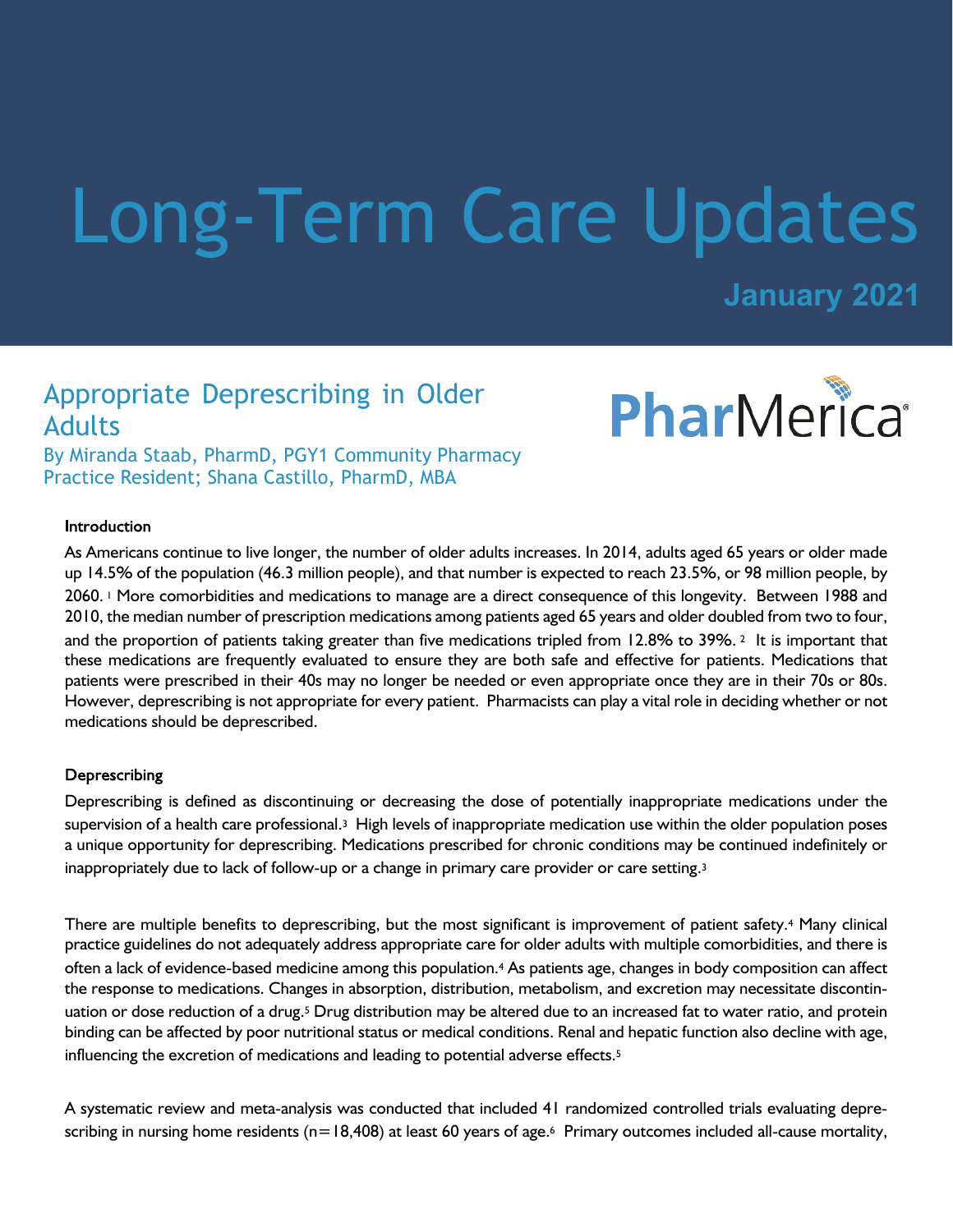falls, hospitalizations, and potentially inappropriate medication use. The rate of all-cause mortality was reduced with deprescribing (OR 0.90, 95% CI 0.82 to 0.99) and on further subgroup analysis, was reduced by 26% (OR 0.74, 95% CI 0.65 to 0.84) when medication review directed deprescribing was used. No difference was noted in hospitalizations, but potentially inappropriate medication use was reduced by 59% (OR 0.41, 95% CI 0.19 to 0.89). The number of patients experiencing falls was reduced by 24% (OR 0.76, 95% CI 0.62 to 0.93) when medication review directed deprescribing was used.<sup>6</sup>

#### **Statins**

Statins are one of the most commonly prescribed medications in the United States because of their effectiveness in preventing adverse cardiovascular events.7 It is not uncommon for patients to take statins for many years, as they are generally well tolerated and relatively low-cost. However, statins are a good medication class to assess when deprescribing.

Kutner et al. assessed the discontinuation of statins in 381 patients with a life expectancy of one year or less and found that 68.3% had been taking a statin for five years or longer.8 The primary objective of this study was to evaluate the impact that discontinuation of statin medications would have on safety, clinical, and cost outcomes for patients in the palliative care setting. The study was a multicenter, parallel-group, non-blinded pragmatic clinical trial. Patients were included if they had a life expectancy of at least one month but less than one year, had been on statin therapy for 3 or more months regardless of if it was used for primary or secondary prevention, had a recent decline in functional status, and had no recent cardiovascular events. The patients were randomized to either continue or discontinue their statin therapy and were followed for one year. Results showed that there was no difference in the proportion of deaths at 60 days between the groups, and statin discontinuation improved patients' quality of life and decreased medication burden and medication costs by \$3.37 per day per patient.<sup>8</sup>

#### Anti-hypertensive medications

Many patients require multiple anti-hypertensive medications to control their blood pressure. As patients age, the risks associated with hypotension can be far more pronounced. Hypotension in older adults can lead to an increased risk for falls which can be detrimental to older adults. Patients can also be taking multiple anti-hypertensive medications due to a prescribing cascade. For example, amlodipine can cause peripheral edema and a patient experiencing this side effect may be prescribed a diuretic such as hydrochlorothiazide.4 Several studies have looked at the clinical impact of deprescribing anti-hypertensive medications in older adults.

The DANTE (Discontinuation of Antihypertensive Treatment in Elderly People) study was a deprescribing trial that used a parallel-group, unblinded design.9 The main objective of the study was to determine if discontinuation of antihypertensive medications improved cognitive, psychological, or functional well-being. Patients at baseline had mild cognitive impairment; 45.8% had orthostatic hypotension and 61.5% took at least two antihypertensive medications. The discontinuation of antihypertensive treatment was managed by the patients' physicians, and they withdrew hypertensive medications until the patients' systolic blood pressure increased by 20mmHg. The study found that deprescribing antihypertensive medications in patients 75 years and older with mild cognitive impairment did not improve cognitive or general daily functioning at 16-weeks.<sup>9</sup>

A Cochrane systematic review published in 2020 evaluated the effects of withdrawal of anti-hypertensive medications in older people.10 The review included six randomized controlled trials and encompassed over 1,000 participants between 58 and 82 years of age. In three of the studies, the dose was tapered down slowly before discontinuation. The results of the meta-analysis indicated that there was no effect of discontinuing compared to continuing medication on all-cause mortality or myocardial infarction. However, the researchers noted that the evidence was low to very low certainty. The researchers suggested that future research should focus on the benefit to risk ratio of anti-hypertensive drugs in the frail elderly and patients with polypharmacy using patient-oriented outcomes, such as falls, quality of life, and adverse drug events.<sup>10</sup>

As can be seen by the reviewed studies, the benefits of deprescribing antihypertensive therapy are not 100% clear. When making the decision to discontinue antihypertensive medications, those that are dosed multiple times a day, are prone to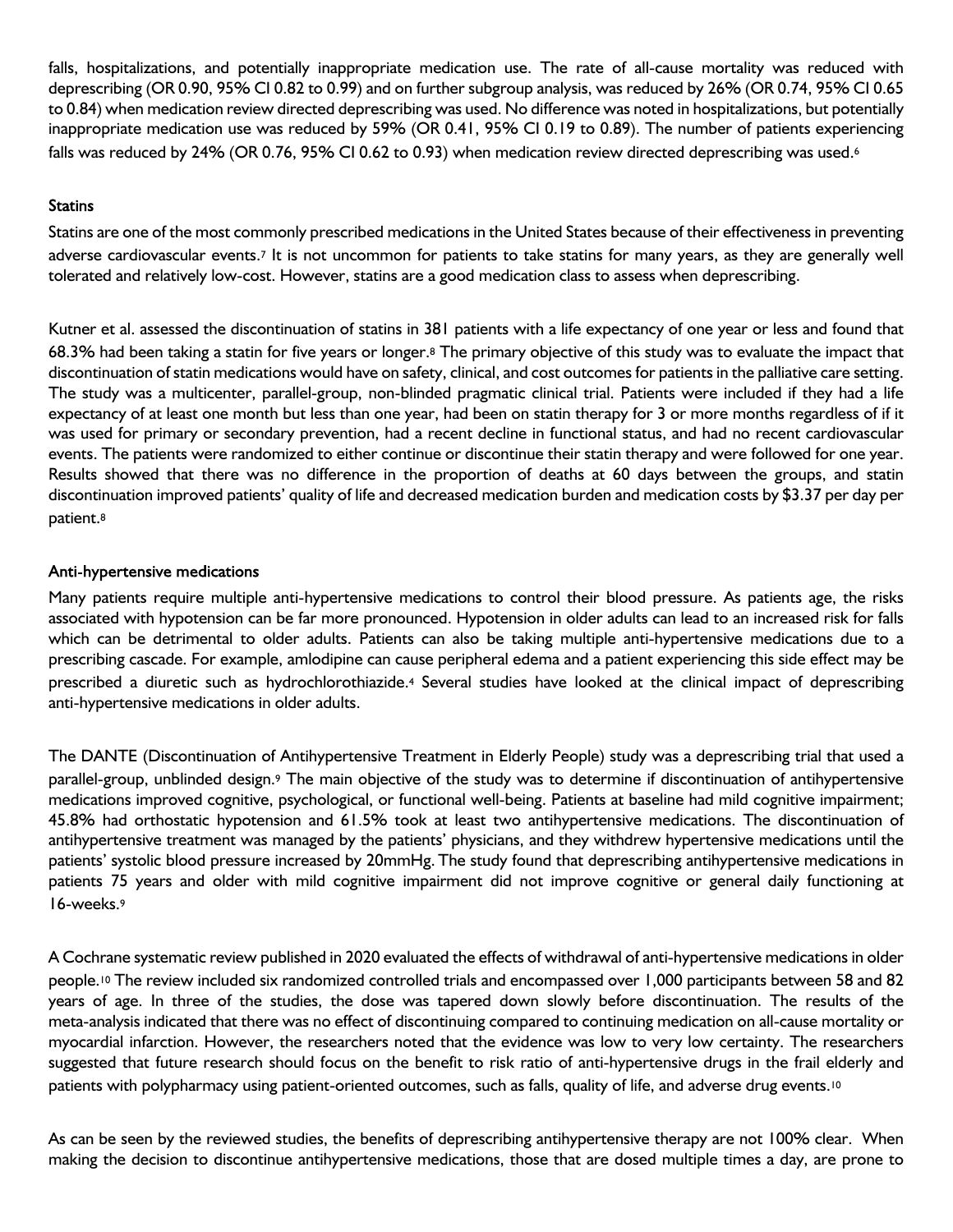adverse effects, or have a high cost should be targeted first. The decision should also consider the risk of discontinuation of an antihypertensive.5 For example, discontinuation of beta-blockers may lead to rebound tachycardia. Additionally, the patient and family members should be involved in the deprescribing effort, with consideration of their attitudes and beliefs about the medication therapy regimen.<sup>11</sup>

#### Proton pump inhibitors

Proton pump inhibitors (PPIs) are medications that can be prescribed or purchased over the counter. They are extremely effective in reducing stomach acid and the symptoms associated with gastroesophageal reflux disease (GERD); however, recent studies have highlighted the long term adverse effects associated with PPIs, such as hypomagnesemia, low vitamin B-12 levels, Clostridium difficile diarrhea, and increased risk of bone fractures.<sup>12</sup> PPIs have been targeted as medications to deprescribe due to their high use and overuse among patients.<sup>13</sup>

In a retrospective study performed by Chan et al, PPI use was evaluated among patients in residential care facilities in British Colombia. Of the 407 PPI orders for 334 patients, 33.9% had no documented indication for use and the average duration of orders was 190 days.14 In a cross-sectional study performed by Doell and others, 147 long-term care resident charts were evaluated to determine appropriateness for deprescribing of a PPI. Based on prespecified criteria, the researchers determined that 63% of residents were candidates for deprescribing; 20% of orders had no documented indication for use. Secondary outcomes included assessment of fall risk and vitamin B<sup>12</sup> status. Nine percent of residents had experienced a fall in the previous 30-day period, and 36% were receiving vitamin B12 supplements or had low serum vitamin B12 levels. <sup>15</sup>

When considering discontinuation of a PPI, it is important to have a taper plan in place to avoid rebound GERD symptoms and an over-production of stomach acid.<sup>3</sup> An example of a taper plan would be to have the patient take the PPI every 48 hours for two weeks, then every 72 hours for two weeks, and then stop. It would also be important to counsel the patient on other alternative medications, such as antacids and H2 receptor antagonists (famotidine and ranitidine), to help control their symptoms if they experience any GERD.<sup>16</sup>

### Conclusion

As patients continue to age, the number of medications they take frequently increases. It is important to constantly evaluate these medications for safety and efficacy. Medications that patients took in younger years may cause adverse effects or may no longer be needed. When deprescribing, medications that are dosed multiple times per day, have a high cost, or are prone to causing adverse effects in elderly patients should be at the top of the list to discontinue. It is essential to involve the patient and their family in the deprescribing process to assess their attitudes and beliefs about their medication therapy regimen. The pharmacist can assist in determining if the benefits of medication discontinuation outweigh the risks. When done correctly, deprescribing can improve patients' quality of life.4